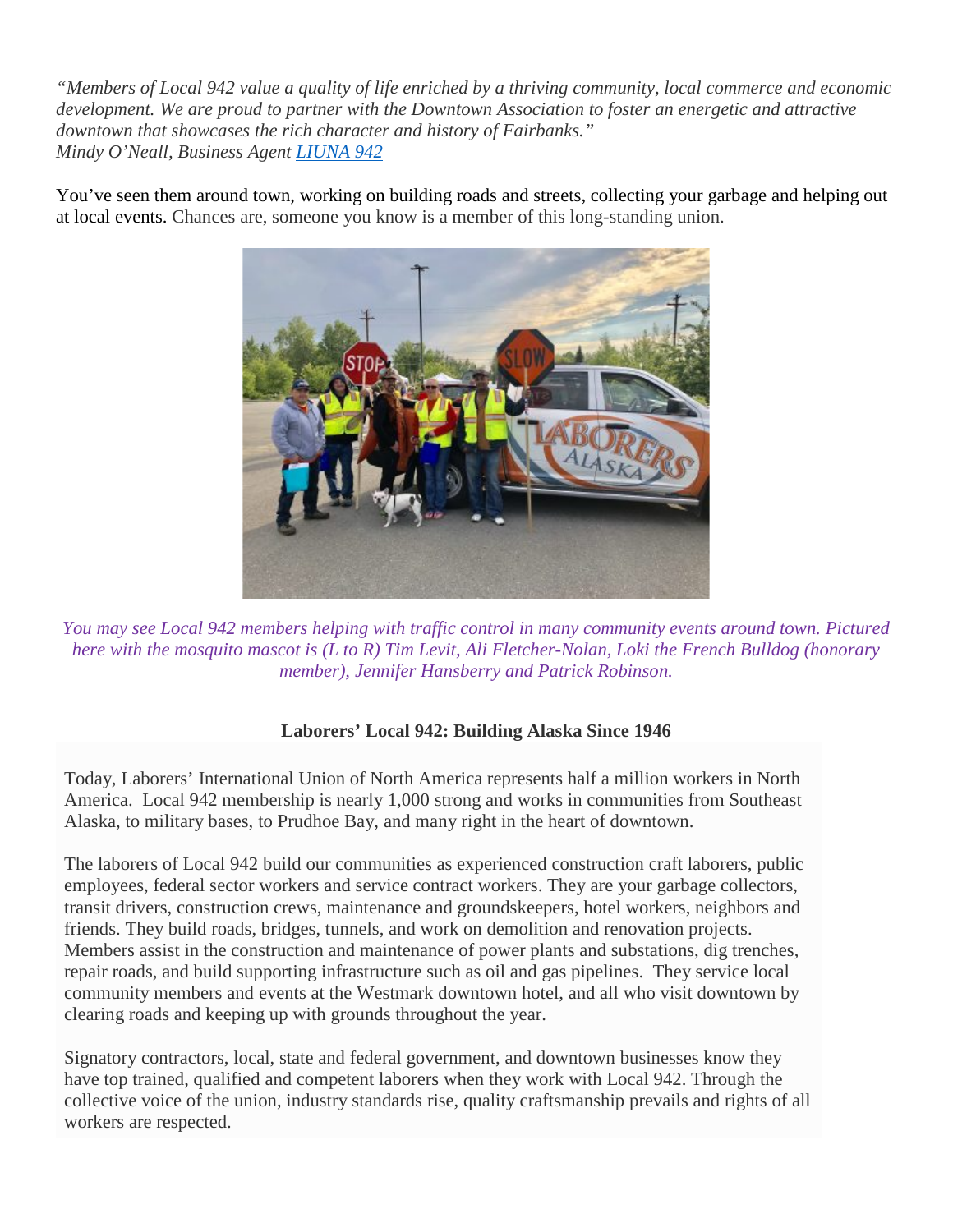

*Apprentice Class of 2018 with Former Deputy Director of the Alaska Department of Labor in front of the Lauinger-Garrity Training Facility on Davis Road. Apprentices complete 5,000 hours of training to graduate from the program.*



*Local 942 members are engaged in community events and advocacy to protect educational opportunities and economic development opportunities critical to keep the Interior growing.*